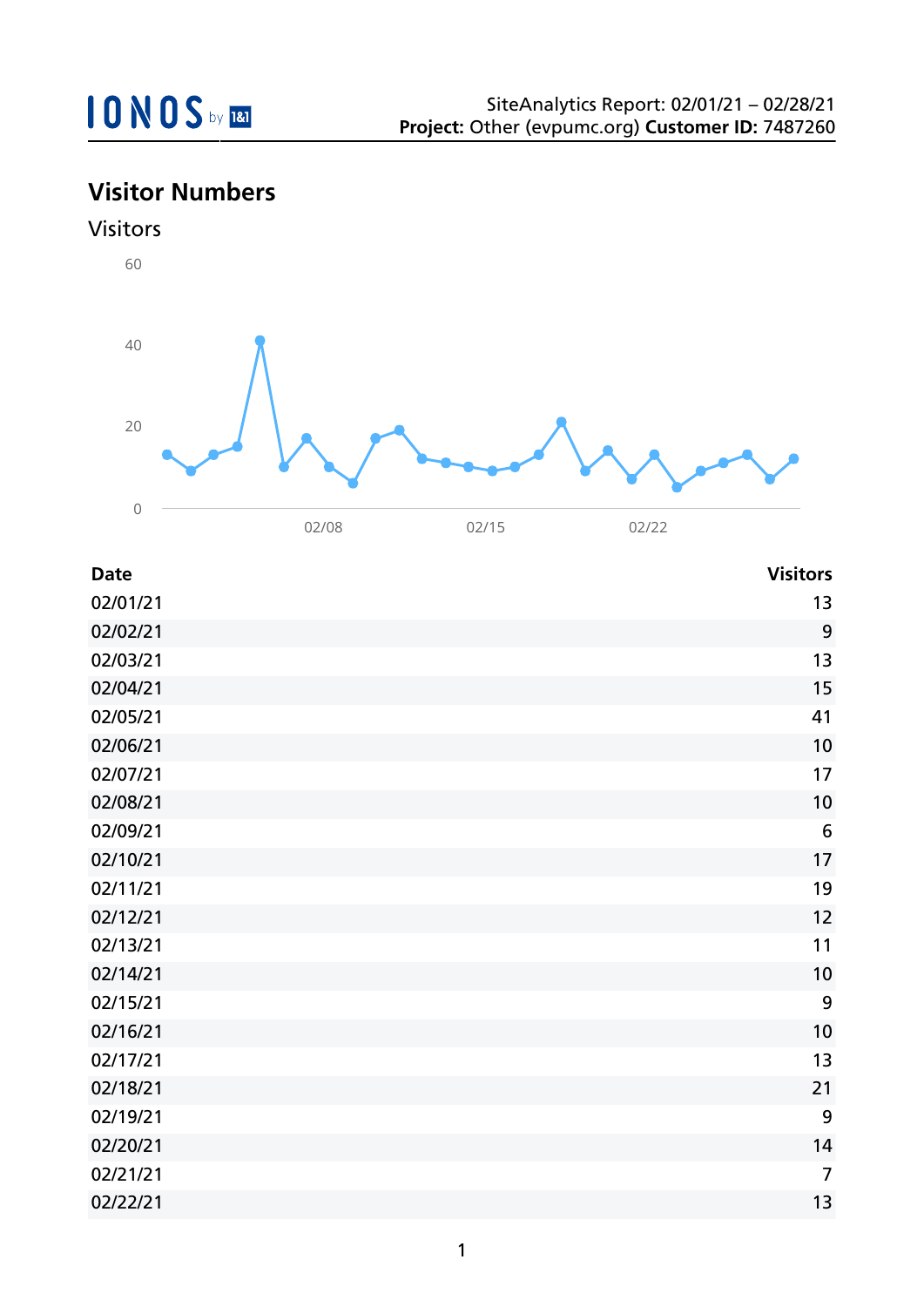| <b>Date</b>  | <b>Visitors</b> |
|--------------|-----------------|
| 02/23/21     | 5               |
| 02/24/21     | 9               |
| 02/25/21     | 11              |
| 02/26/21     | 13              |
| 02/27/21     | 7               |
| 02/28/21     | 12              |
| <b>Total</b> | 356             |

### Sessions



| <b>Date</b> | <b>Sessions</b> |
|-------------|-----------------|
| 02/01/21    | 13              |
| 02/02/21    | 10              |
| 02/03/21    | 13              |
| 02/04/21    | 15              |
| 02/05/21    | 41              |
| 02/06/21    | 10              |
| 02/07/21    | 18              |
| 02/08/21    | 10              |
| 02/09/21    | 7               |
| 02/10/21    | 22              |
| 02/11/21    | 20              |
| 02/12/21    | 12              |
| 02/13/21    | 11              |
| 02/14/21    | 11              |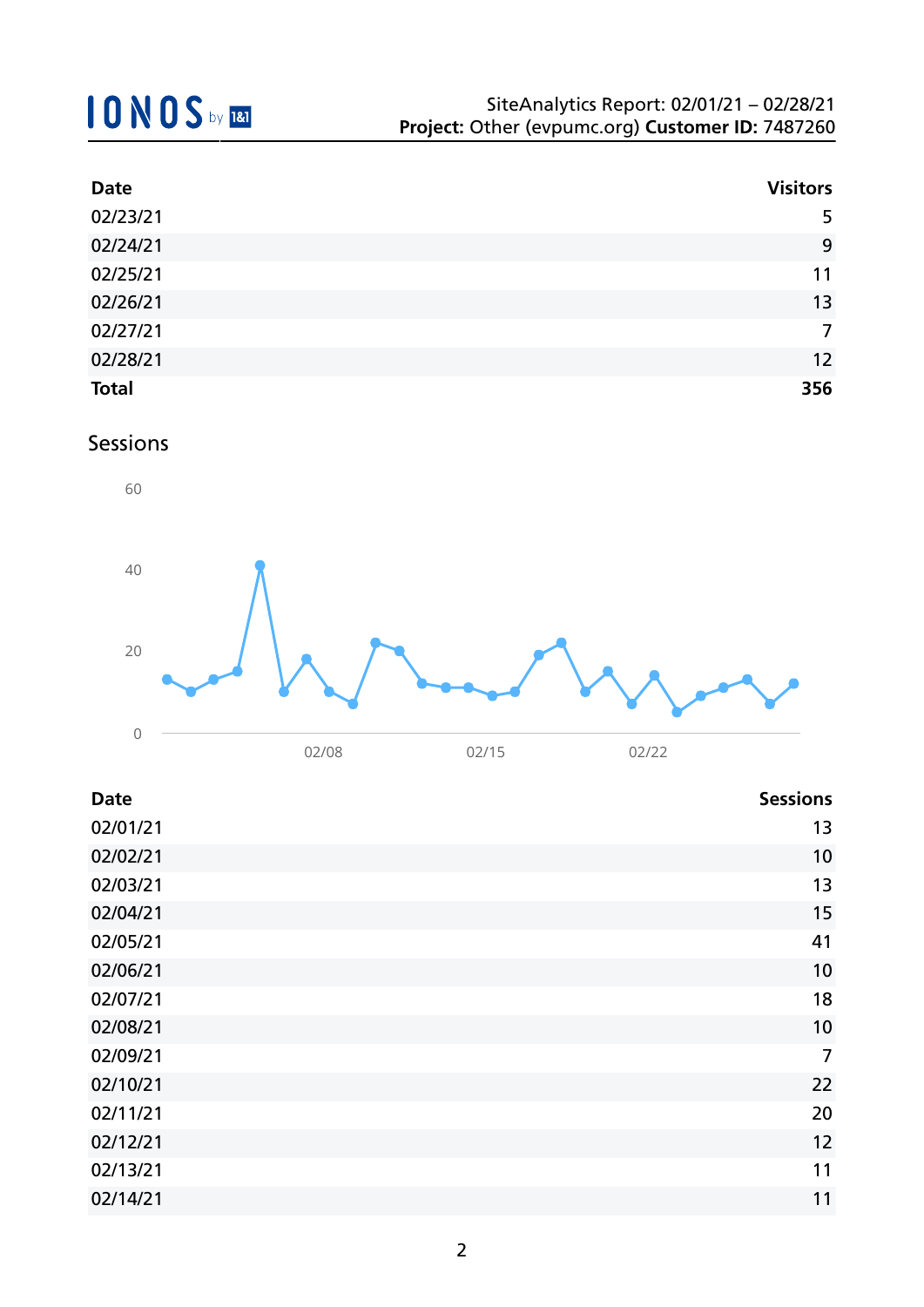| <b>Date</b>  | <b>Sessions</b> |
|--------------|-----------------|
| 02/15/21     | 9               |
| 02/16/21     | 10              |
| 02/17/21     | 19              |
| 02/18/21     | 22              |
| 02/19/21     | 10              |
| 02/20/21     | 15              |
| 02/21/21     | $\overline{7}$  |
| 02/22/21     | 14              |
| 02/23/21     | 5               |
| 02/24/21     | 9               |
| 02/25/21     | 11              |
| 02/26/21     | 13              |
| 02/27/21     | $\overline{7}$  |
| 02/28/21     | 12              |
| <b>Total</b> | 376             |

## Search Engine Robots



**SiteLockSpider**

| <b>Search Engine Robots</b> | <b>Sessions</b> | Percentage |
|-----------------------------|-----------------|------------|
| ZoominfoBot                 | 882             | 34.55%     |
| SiteLockSpider              | 728             | 28.52%     |
| AhrefsBot/7.0               | 166             | 6.50%      |
| bingbot/2.0                 | 150             | 5.88%      |
| Sogou web spider/4.0        | 139             | 5.44%      |
| <b>SEOkicks</b>             | 54              | 2.12%      |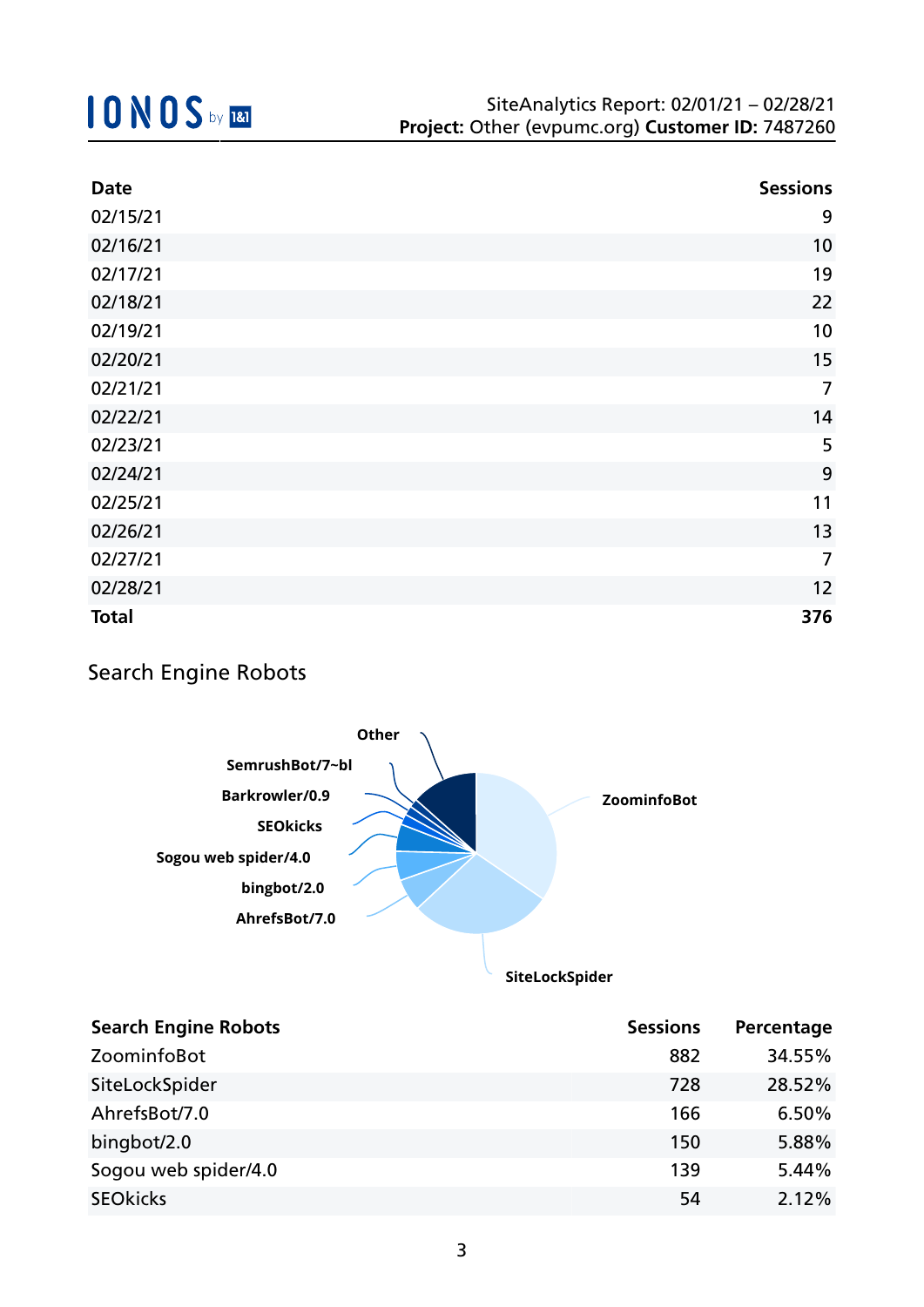| <b>Search Engine Robots</b> | <b>Sessions</b> | Percentage |
|-----------------------------|-----------------|------------|
| Barkrowler/0.9              | 47              | 1.84%      |
| SemrushBot/7~bl             | 44              | 1.72%      |
| Googlebot-Mobile            | 40              | 1.57%      |
| 360Spider                   | 30              | 1.18%      |
| Seekport Crawler            | 28              | 1.10%      |
| MegaIndex.ru/2.0            | 27              | 1.06%      |
| Applebot/0.1                | 21              | 0.82%      |
| Googlebot/2.1               | 21              | 0.82%      |
| SeznamBot/3.2               | 20              | 0.78%      |
| CCBot/2.0                   | 19              | 0.74%      |
| <b>IonCrawl</b>             | 17              | 0.67%      |
| fake FacebookBot            | 17              | 0.67%      |
| Dataprovider                | 12              | 0.47%      |
| YandexBot/3.0               | 11              | 0.43%      |
| intelx.io_bot               | 11              | 0.43%      |
| <b>MixrankBot</b>           | 10              | 0.39%      |
| ltx71                       | 9               | 0.35%      |
| LightspeedSystemsCrawler    | $\overline{7}$  | 0.27%      |
| MJ12bot/v1.4.8              | 7               | 0.27%      |
| DuckDuckGo-Favicons-Bot/1.0 | 6               | 0.24%      |
| MojeekBot/0.10              | 5               | 0.20%      |
| WikiDo/1.1                  | 5               | 0.20%      |
| PageThing                   | 4               | 0.16%      |
| Baiduspider/2.0             | 2               | 0.08%      |
| MTRobot/0.2                 | $\overline{2}$  | 0.08%      |
| Mail.RU_Bot/2.0             | 2               | 0.08%      |
| BW/1.1                      | 1               | 0.04%      |
| <b>Bytespider</b>           | 1               | 0.04%      |
| CATExplorador/1.0beta       | 1               | 0.04%      |
| CheckMarkNetwork/1.0        | 1               | 0.04%      |
| DF Bot 1.0                  | 1               | 0.04%      |
| KomodiaBot/1.0              | 1               | 0.04%      |
| Mail.RU_Bot/Favicons/2.0    | 1               | 0.04%      |
| Mail.RU_Bot/Robots/2.0      | 1               | 0.04%      |
| Yahoo! Slurp                | 1               | 0.04%      |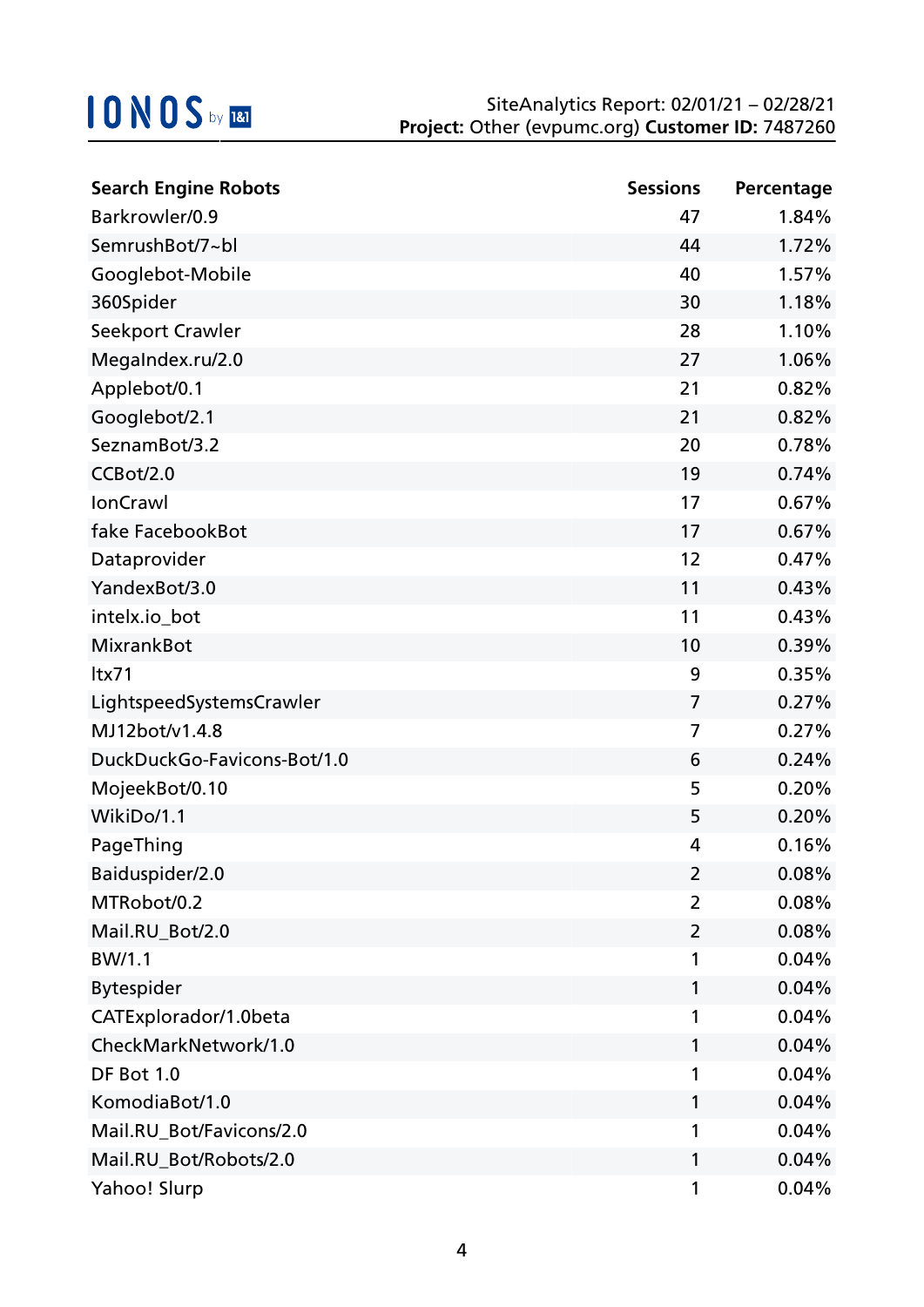

| <b>Search Engine Robots</b> |       | Sessions Percentage |
|-----------------------------|-------|---------------------|
| serpstatbot/1.0             |       | 0.04%               |
| <b>Total</b>                | 2,553 | 100.00%             |

## **Page Analysis**





| <b>Pages</b>             | <b>Sessions</b> | Percentage |
|--------------------------|-----------------|------------|
| /Default.htm             | 433             | 58.67%     |
| <b>NideoServices.htm</b> | 37              | 5.01%      |
| /Elim.htm                | 28              | 3.79%      |
| /Announce.htm            | 26              | 3.52%      |
| /info.htm                | 25              | 3.39%      |
| /NewsLetterIdx.htm       | 18              | 2.44%      |
| /Calendar.htm            | 16              | 2.17%      |
| /Sermons.htm             | 16              | 2.17%      |
| /St_Johns.htm            | 16              | 2.17%      |
| /Stats.htm               | 16              | 2.17%      |
| Nideo.htm                | 16              | 2.17%      |
| <b>Morship.htm</b>       | 16              | 2.17%      |
| /Offerings.htm           | 15              | 2.03%      |
| /web_links.htm           | 12              | 1.63%      |
| /Believe.htm             | 11              | 1.49%      |
| /M-Statement.htm         | 10              | 1.36%      |
| /Elim-HISTORY.htm        | 5               | 0.68%      |
| /Elim_M-Statement.htm    | 3               | 0.41%      |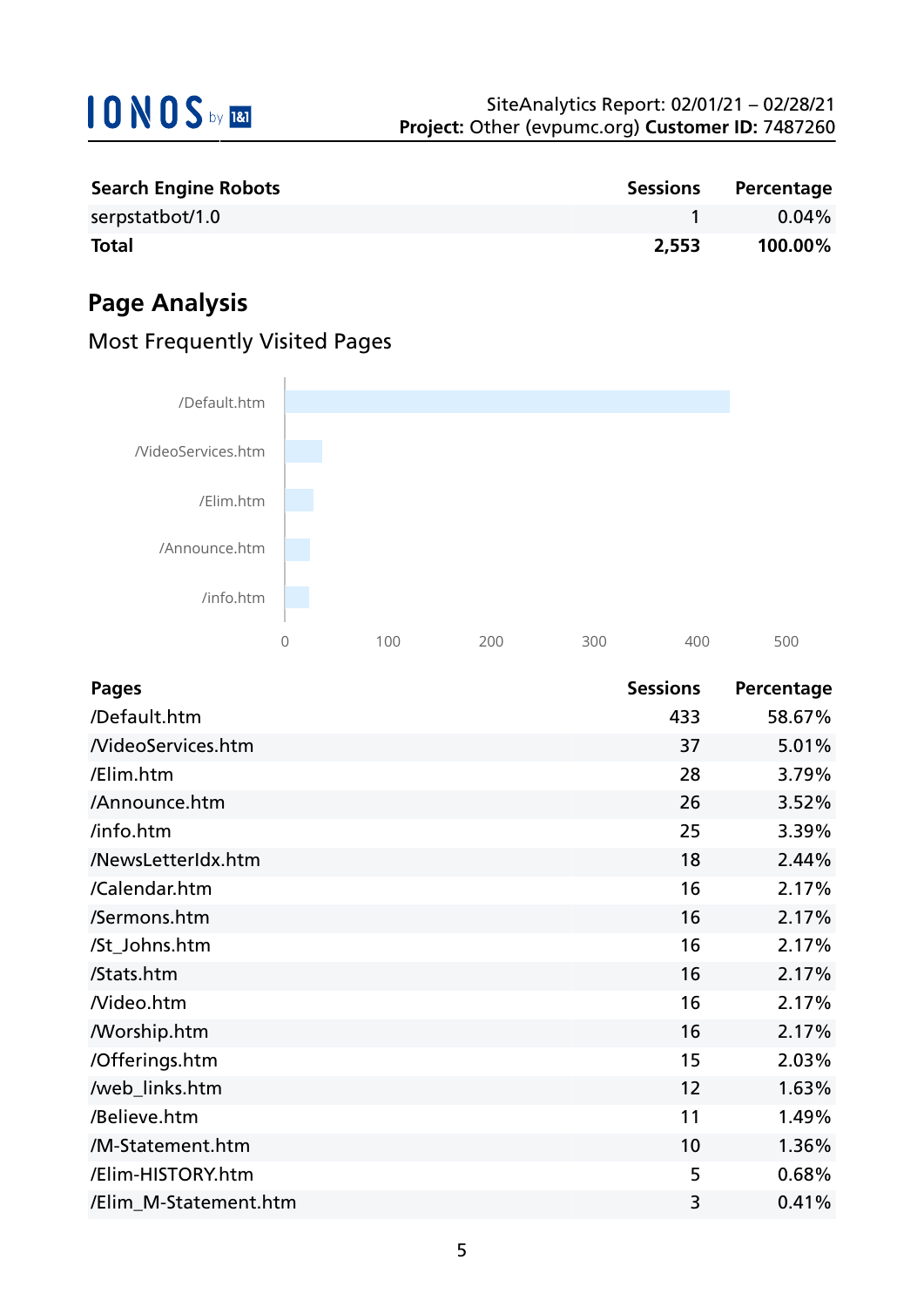| <b>Pages</b>             | <b>Sessions</b> | Percentage |
|--------------------------|-----------------|------------|
| /St_Johns-HISTORY.htm    | 3               | 0.41%      |
| /CalendarOld.htm         | $\overline{2}$  | 0.27%      |
| /StJohns M-Statement.htm | $\overline{2}$  | 0.27%      |
| /missions.htm            | $\overline{2}$  | 0.27%      |
| /valley_views0813.htm    | $\overline{2}$  | 0.27%      |
| /valley_views0913.htm    | $\overline{2}$  | 0.27%      |
| /valley_views1013.htm    | $\overline{2}$  | 0.27%      |
| /valley_views1113.htm    | $\overline{2}$  | 0.27%      |
| /Bulletins-old.htm       | 1               | 0.14%      |
| /Bulletins.htm           | 1               | 0.14%      |
| <b>Total</b>             | 738             | 100.00%    |

## Keywords

No data is available for this report during the current time period.

## Referring Pages



| Pages                   | <b>Sessions</b> |
|-------------------------|-----------------|
| http://google.com/url   | 28              |
| https://google.com/     | 22              |
| https://google.com      | 10              |
| http://baidu.com/       | 9               |
| http://flalib.org       | 4               |
| http://google.com/      | 4               |
| https://l.facebook.com/ | 4               |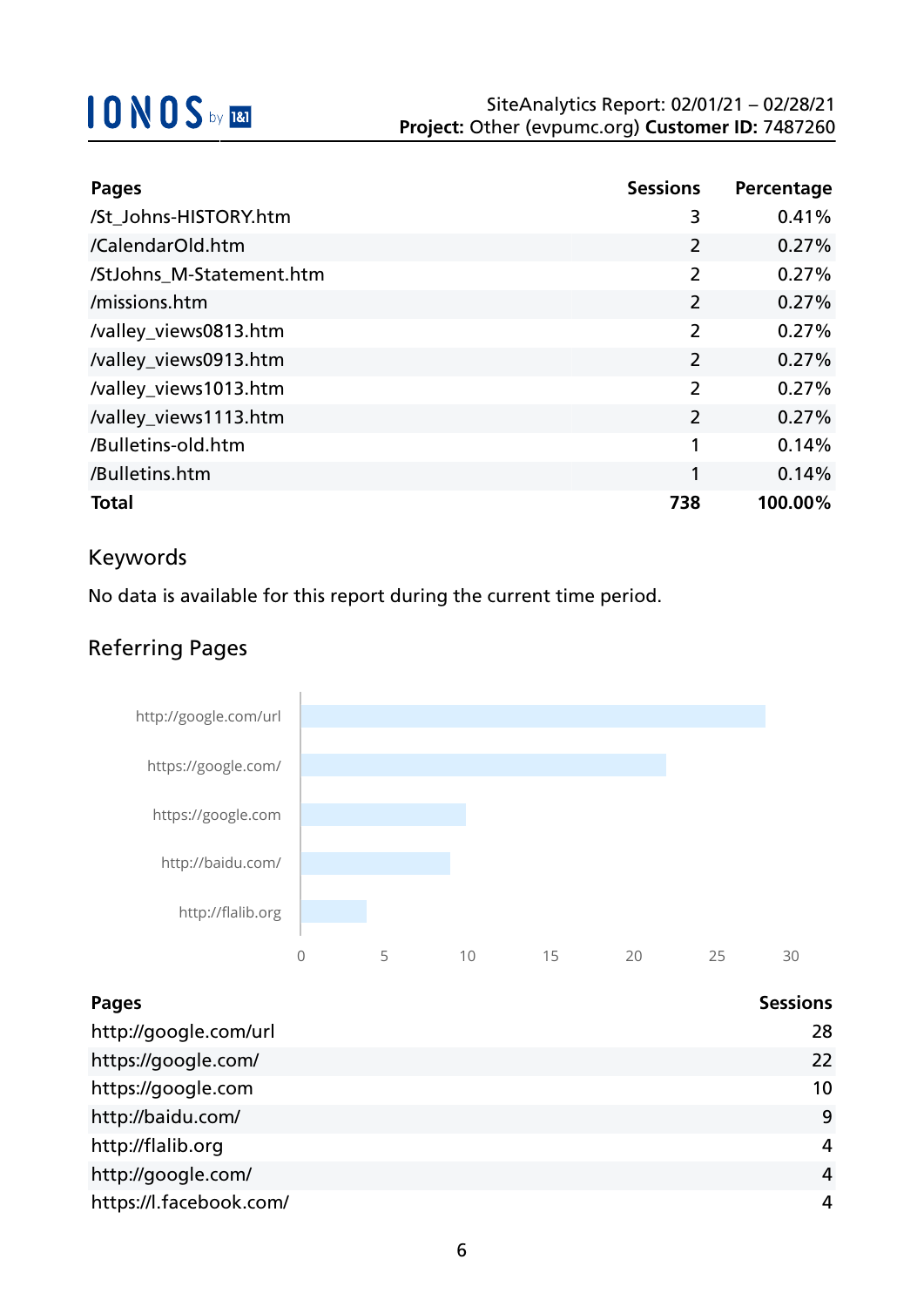| <b>Pages</b>                                                                                         | <b>Sessions</b> |
|------------------------------------------------------------------------------------------------------|-----------------|
| http://l.facebook.com/l.php                                                                          | 3               |
| http://sogou.com/web                                                                                 | 3               |
| android-app://com.google.android.googlequicksearchbox/                                               |                 |
| http://hilaryshaw.top/                                                                               |                 |
| http://m.facebook.com/                                                                               |                 |
| https://bing.com/                                                                                    |                 |
| https://downloadme.life/dakota-skye-shes-dumping-you-690371-freed<br>ownloads                        |                 |
| https://downloadme.life/dancing-with-the-stars-us-s24e11-web-x264-t<br>bs-4483-freedownloads         |                 |
| https://downloadme.life/insight-guides-morocco-9e-2017-epub-mobi-a<br>zw3-gooner-25371-freedownloads |                 |
| https://downloadme.life/mary-higgins-clark-e-book-collection-1201390<br>-freedownloads               |                 |
| https://lm.facebook.com/                                                                             |                 |

## **Browsers & Systems**

Browsers



| <b>Browsers</b>      | <b>Sessions</b> | Percentage |
|----------------------|-----------------|------------|
| Chrome               | 193             | 51.33%     |
| IE.                  | 49              | 13.03%     |
| Firefox              | 34              | 9.04%      |
| Safari mobile        | 19              | 5.05%      |
| DingTalk Mobile App  | 10              | 2.66%      |
| <b>Chrome Mobile</b> | 9               | 2.39%      |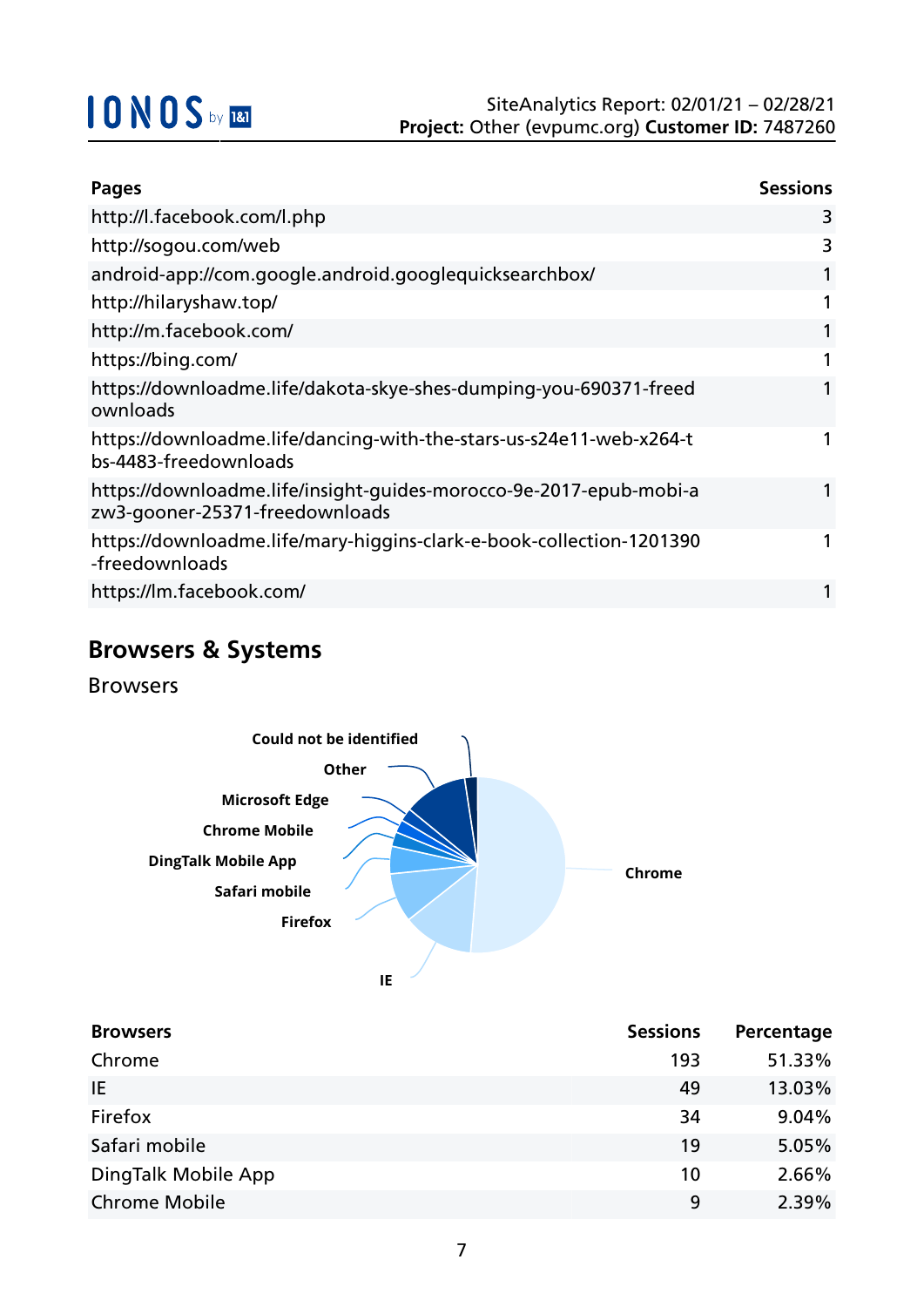| <b>Browsers</b>               | <b>Sessions</b> | Percentage |
|-------------------------------|-----------------|------------|
| Microsoft Edge                | 9               | 2.39%      |
| Python-requests               | 9               | 2.39%      |
| Facebook App                  | 8               | 2.13%      |
| Safari                        | $\overline{7}$  | 1.86%      |
| Opera                         | 6               | 1.60%      |
| Android browser               | $\overline{2}$  | 0.53%      |
| Apache-HttpClient             | $\overline{2}$  | 0.53%      |
| <b>Mobile Samsung Browser</b> | $\overline{2}$  | 0.53%      |
| <b>Chrome Headless</b>        | 1               | 0.27%      |
| Go http package               | 1               | 0.27%      |
| OkHttp                        | 1               | 0.27%      |
| OmniWeb                       | 1               | 0.27%      |
| QQbrowser                     | 1               | 0.27%      |
| SeaMonkey                     | 1               | 0.27%      |
| <b>CURL</b>                   | 1               | 0.27%      |
| node-fetch                    | 1               | 0.27%      |
| Could not be identified       | 9               | 2.39%      |
| <b>Total</b>                  | 376             | 100.00%    |

## Operating Systems



| <b>Operating Systems</b> | <b>Sessions</b> | Percentage |
|--------------------------|-----------------|------------|
| Windows                  | 193             | 51.33%     |
| macOS                    | 50              | 13.30%     |
| OS X                     | 38              | $10.11\%$  |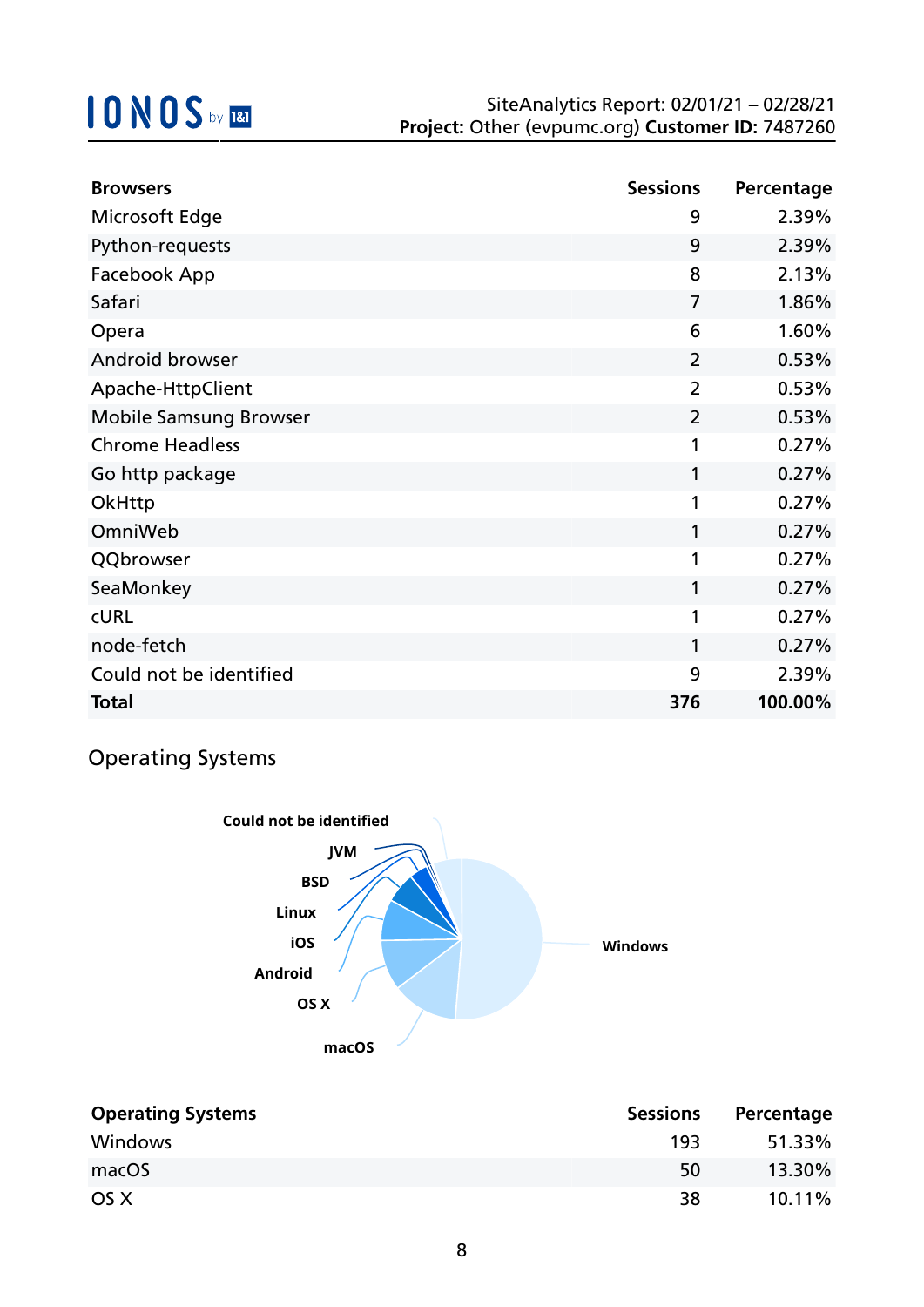| <b>Operating Systems</b> | <b>Sessions</b> | Percentage |
|--------------------------|-----------------|------------|
| Android                  | 31              | 8.24%      |
| iOS                      | 23              | 6.12%      |
| Linux                    | 14              | 3.72%      |
| <b>BSD</b>               | $\overline{2}$  | 0.53%      |
| <b>JVM</b>               | $\overline{2}$  | 0.53%      |
| Mac OS                   | 1               | 0.27%      |
| Could not be identified  | 22              | 5.85%      |
| <b>Total</b>             | 376             | 100.00%    |

## **Visitor Locations**

| Countries                   |                 |            |
|-----------------------------|-----------------|------------|
| <b>Countries</b>            | <b>Sessions</b> | Percentage |
| <b>United States</b>        | 258             | 68.62%     |
| China                       | 21              | 5.59%      |
| Sweden                      | 19              | 5.05%      |
| France                      | 8               | 2.13%      |
| Canada                      | $\overline{7}$  | 1.86%      |
| Germany                     | $\overline{7}$  | 1.86%      |
| <b>Netherlands</b>          | $\overline{7}$  | 1.86%      |
| Russia                      | $\overline{7}$  | 1.86%      |
| Singapore                   | $\overline{7}$  | 1.86%      |
| <b>Belgium</b>              | 3               | 0.80%      |
| <b>United Kingdom</b>       | 3               | 0.80%      |
| Ireland                     | $\overline{2}$  | 0.53%      |
| South Korea                 | $\overline{2}$  | 0.53%      |
| Turkey                      | $\overline{2}$  | 0.53%      |
| <b>United Arab Emirates</b> | 1               | 0.27%      |
| Australia                   | 1               | 0.27%      |
| Switzerland                 | 1               | 0.27%      |
| Finland                     | 1               | 0.27%      |
| India                       | 1               | 0.27%      |
| Italy                       | 1               | 0.27%      |
| Moldova                     | 1               | 0.27%      |
| <b>Mexico</b>               | 1               | 0.27%      |
| Nigeria                     | 1               | 0.27%      |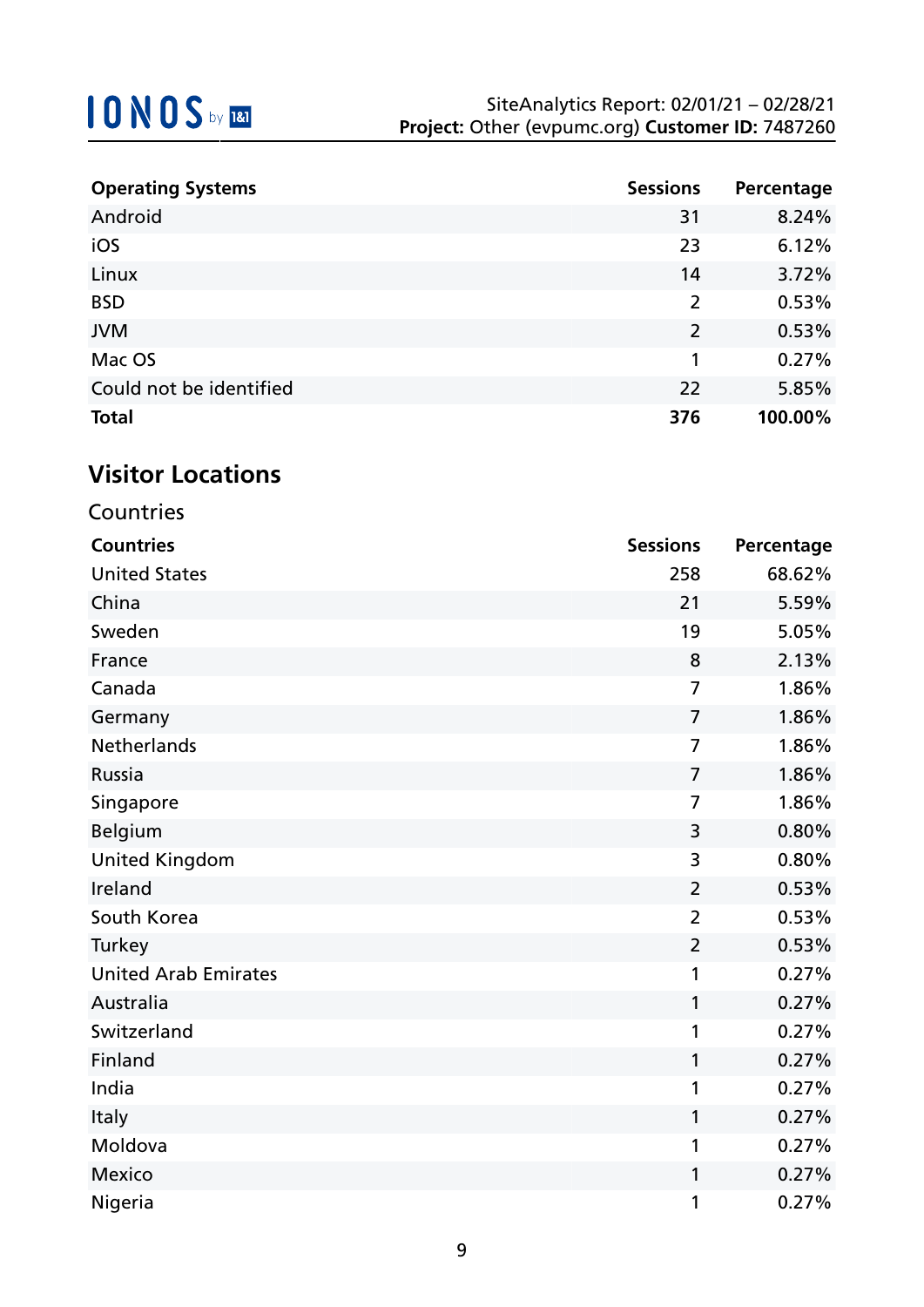| <b>Countries</b>        | <b>Sessions</b> | Percentage |
|-------------------------|-----------------|------------|
| Philippines             | 1               | 0.27%      |
| Poland                  |                 | 0.27%      |
| Saudi Arabia            |                 | 0.27%      |
| Taiwan                  | 1               | 0.27%      |
| Ukraine                 | 1               | 0.27%      |
| Vietnam                 | 1               | 0.27%      |
| Zambia                  | 1               | 0.27%      |
| Could not be identified | 7               | 1.86%      |
| <b>Total</b>            | 376             | 100.00%    |

### Continents

| <b>Continents</b>       | <b>Sessions</b> | Percentage |
|-------------------------|-----------------|------------|
| <b>North America</b>    | 266             | 70.74%     |
| Europe                  | 64              | 17.02%     |
| Asia                    | 38              | 10.11%     |
| Africa                  | $\overline{2}$  | 0.53%      |
| Oceania                 |                 | 0.27%      |
| Could not be identified | 5               | 1.33%      |
| <b>Total</b>            | 376             | 100.00%    |

## **Information about the evaluations**

### Visitors

This evaluation shows how many visitors accessed your website. Visitors are uniquely identified on the basis of the IP address and the browser ID. If a visitor goes to your website more than once a day, only one visitor is counted.

### Sessions

This evaluation shows the number of sessions. A session starts when a visitor accesses your website and ends when he or she leaves it. A session ends automatically after 30 minutes without activity. If a visitor goes to your website more than once a day, multiple sessions are counted.

### Search Engine Robots

This evaluation shows which search engine robots have accessed the pages of your website. Search engine robots automatically search the content of websites in order to keep search engine entries up to date.